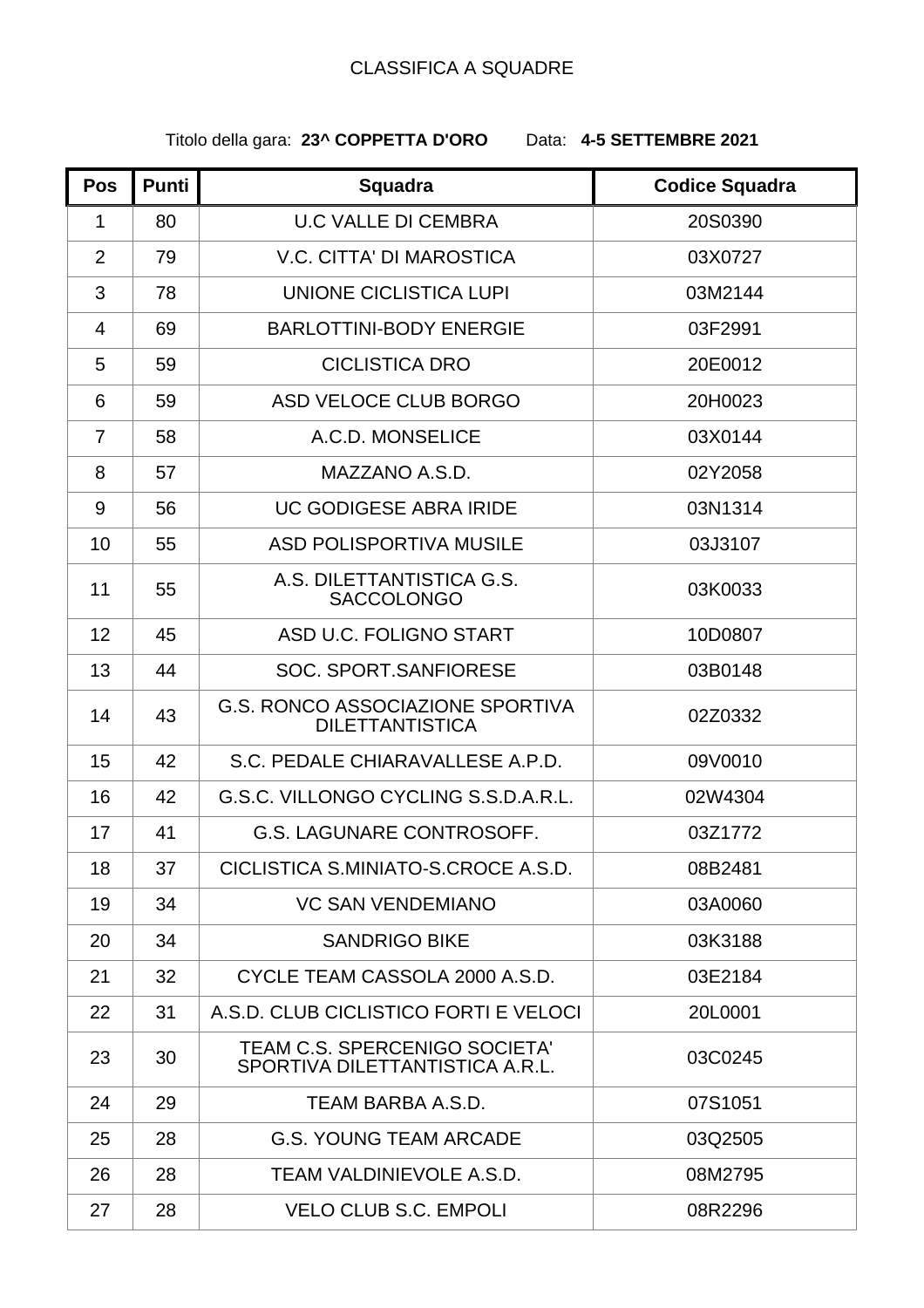| 28 | 27 | A.S.D. U.S. F. COPPI MONTECCHIO P.                              | 03S0235 |
|----|----|-----------------------------------------------------------------|---------|
| 29 | 27 | A.S.D. POSTUMIA 73 DINO LIVIERO CICL                            | 03A0762 |
| 30 | 26 | <b>U.S. MONTECORONA</b>                                         | 20Z0079 |
| 31 | 25 | <b>U.S. AURORA TRENTO</b>                                       | 20G0022 |
| 32 | 25 | A.S.D. U.C. ASOLANA                                             | 03L1810 |
| 33 | 23 | G.S. MOSOLE                                                     | 03Y0296 |
| 34 | 22 | <b>GS CARTURA NALIN</b>                                         | 03U0018 |
| 35 | 21 | <b>G.S. LAGORAI BIKE</b>                                        | 20F1190 |
| 36 | 21 | CASTELF.NO BANCA DI CAMBIANO ASD                                | 08J0021 |
| 37 | 21 | A.S.D. US AUSONIA CSI PESCANTINA                                | 03V0101 |
| 38 | 20 | A.S.D. PEDALE TEATE                                             | 12C0301 |
| 39 | 20 | U.S. C.S.I. RUBANO                                              | 03U0030 |
| 40 | 19 | AC F. BESSI CALENZANO                                           | 08G0238 |
| 41 | 19 | <b>G.C. ALMENNO ASD</b>                                         | 02M1634 |
| 42 | 18 | A.S.D. COOPERATORI                                              | 07F0103 |
| 43 | 18 | S.S. STELLA ALPINA RENAZZO                                      | 07G0046 |
| 44 | 18 | <b>TEAM CESARO ASD</b>                                          | 13J2107 |
| 45 | 17 | MAINETTI METALLURGICA V GT<br><b>TREVISAN</b>                   | 03K3292 |
| 46 | 17 | S.C. VOLANO DISTILLERIA MARZADRO                                | 20C0026 |
| 47 | 16 | <b>GS BUTESE</b>                                                | 08U0488 |
| 48 | 16 | <b>GRUPPO CICLISTICO ZAMBANA A.S.</b><br><b>DILETTANTISTICA</b> | 20Y0345 |
| 49 | 16 | A.S.D. G.S. LUC BOVOLONE                                        | 03G1993 |
| 50 | 15 | A.S.D. S.C. PADOVANI                                            | 03J0012 |
| 51 | 15 | A.S.D. G.S. FONZASO                                             | 03H0569 |
| 52 | 15 | <b>TEAM NEREGGI CORATTI</b>                                     | 11W3219 |
| 53 | 14 | <b>U.C. SANDANIELESI</b>                                        | 05W0016 |
| 54 | 14 | OSIO SOTTO                                                      | 02X0281 |
| 55 | 14 | <b>U.C.IMPERIA RAINERI</b>                                      | 06K1424 |
| 56 | 14 | <b>G.C. NOVENTANA WORK SERVICE</b>                              | 03Y0420 |
| 57 | 13 | S.C. AVIO                                                       | 20P1275 |
| 58 | 12 | A.S.D CICLISTICA G.BONZAGNI                                     | 07C0612 |
| 59 | 11 | <b>UC DONORATICO</b>                                            | 08S0336 |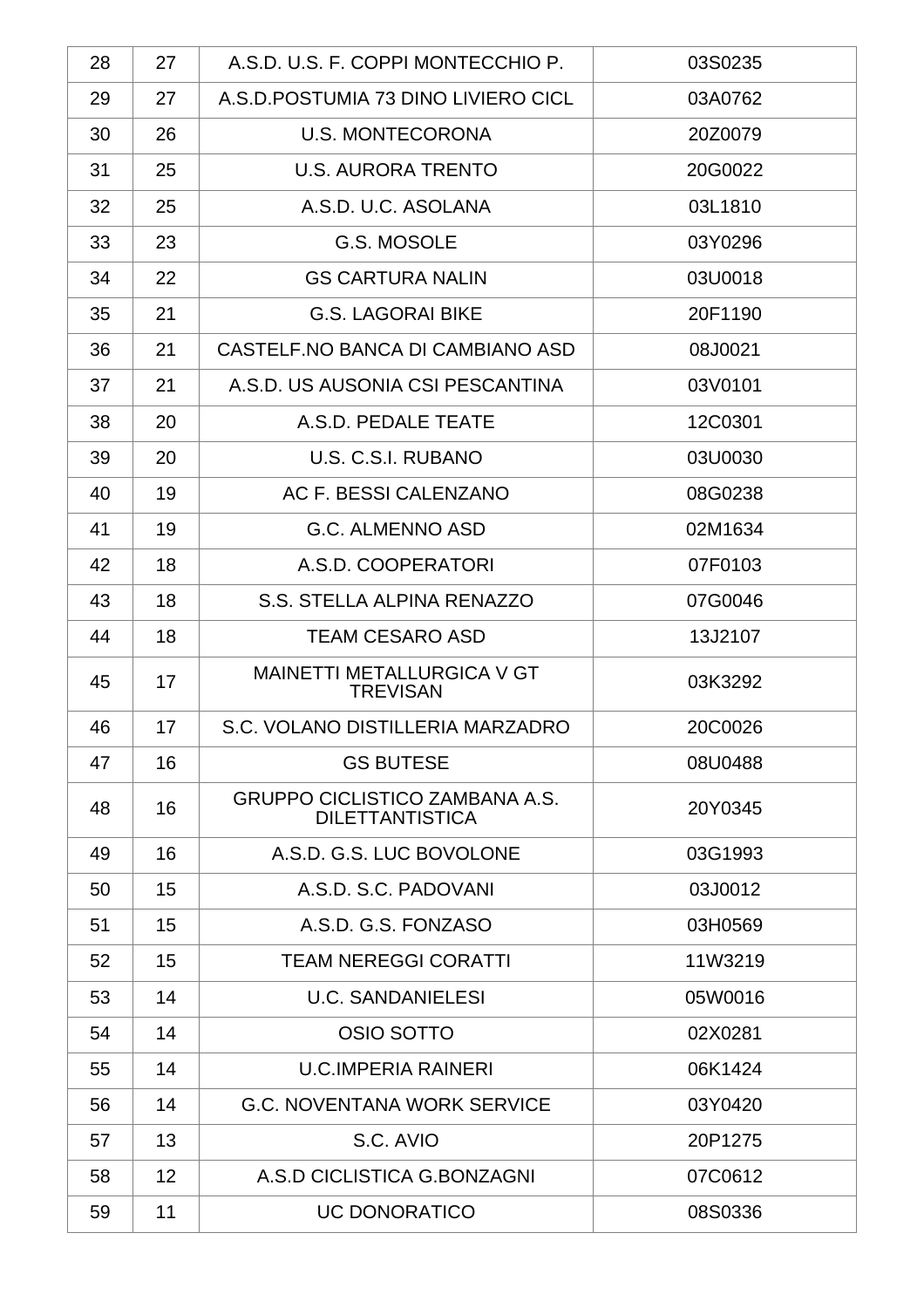| 60 | 11             | S.C. MASSESE A.S.D. MINIPAN                                  | 07J1250 |
|----|----------------|--------------------------------------------------------------|---------|
| 61 | 11             | ASD CYCLING TEAM PETRUCCI                                    | 03Q2323 |
| 62 | 11             | <b>GS OLIMPIA VALDARNESE</b>                                 | 08C0150 |
| 63 | 11             | V.C. BASSANO 1892                                            | 03Y0010 |
| 64 | 10             | ASD S.C. POL. CASELLE ROSSETTO                               | 03R0258 |
| 65 | 10             | <b>TEAM STUDIO MODA</b>                                      | 09G0950 |
| 66 | 9              | POL. VA QUILIANO BIKE MARCHISIO                              | 06A1344 |
| 67 | 8              | <b>VELO JUNIOR NOVE</b>                                      | 03C3011 |
| 68 | 8              | <b>U.C.RALLO</b>                                             | 20P0176 |
| 69 | $\overline{7}$ | <b>V.C. SCHIO 1902</b>                                       | 03Z0006 |
| 70 | $\overline{7}$ | <b>G.S. ALZATE BRIANZA</b>                                   | 02E0672 |
| 71 | $\overline{7}$ | SCUOLACICL, PIOVENE R, RAMPON                                | 03Z0110 |
| 72 | $\overline{7}$ | <b>CICLISTICA BORDIGHERA</b>                                 | 06J0772 |
| 73 | $\overline{7}$ | A.S. DILETTANTISTICA VAIANO BIKE                             | 08L2715 |
| 74 | $\overline{7}$ | PEDALE MARENESE GINO BARTALI                                 | 03T0073 |
| 75 | 6              | A.S.D. U.S. AZZANESE                                         | 03U0141 |
| 76 | 6              | <b>UC EMPOLESE</b>                                           | 08U0553 |
| 77 | 6              | <b>CICLISTICA MARANELLO</b>                                  | 07W0091 |
| 78 | 6              | A.S. DILETTANTISTICA OFF.ALBERTI U.C.<br><b>VAL D'ILLASI</b> | 03G0752 |
| 79 | 6              | A.S.D.- V.C.MONTEBELLUNA                                     | 03J0032 |
| 80 | 5              | <b>CLUB CICLISTICO GARDOLO</b>                               | 20Q0010 |
| 81 | 5              | O.P. BIKE A.S.D.                                             | 09Q0881 |
| 82 | 5              | <b>G.S. ALTO ADIGE - SV SUDTIROL</b>                         | 21Y0037 |
| 83 | 5              | <b>CICLISTICA CECINA</b>                                     | 08U0110 |
| 84 | 4              | TARROS JUNIOR CYCLING TEAM ASD                               | 06D1409 |
| 85 | 4              | <b>GS CICLI FIORIN ASD</b>                                   | 02U1657 |
| 86 | 3              | <b>ASD TIRRENO BIKE</b>                                      | 11Q3157 |
| 87 | 3              | A.S.D. PROBIKE SICILIA                                       | 17X1281 |
| 88 | 3              | <b>GRAFICHE ZORZI-MECCANICA MELZANI</b>                      | 20K0065 |
| 89 | 3              | U.S. C. CASTEL BOLOGNESE                                     | 07C0030 |
| 90 | 3              | <b>VIGOR</b>                                                 | 01B0798 |
| 91 | 2              | A.S.D. TEAM STRADELLA                                        | 08X3254 |
| 92 | 2              | <b>GS MASERATI CADEO CARPANETO</b>                           | 07A0007 |